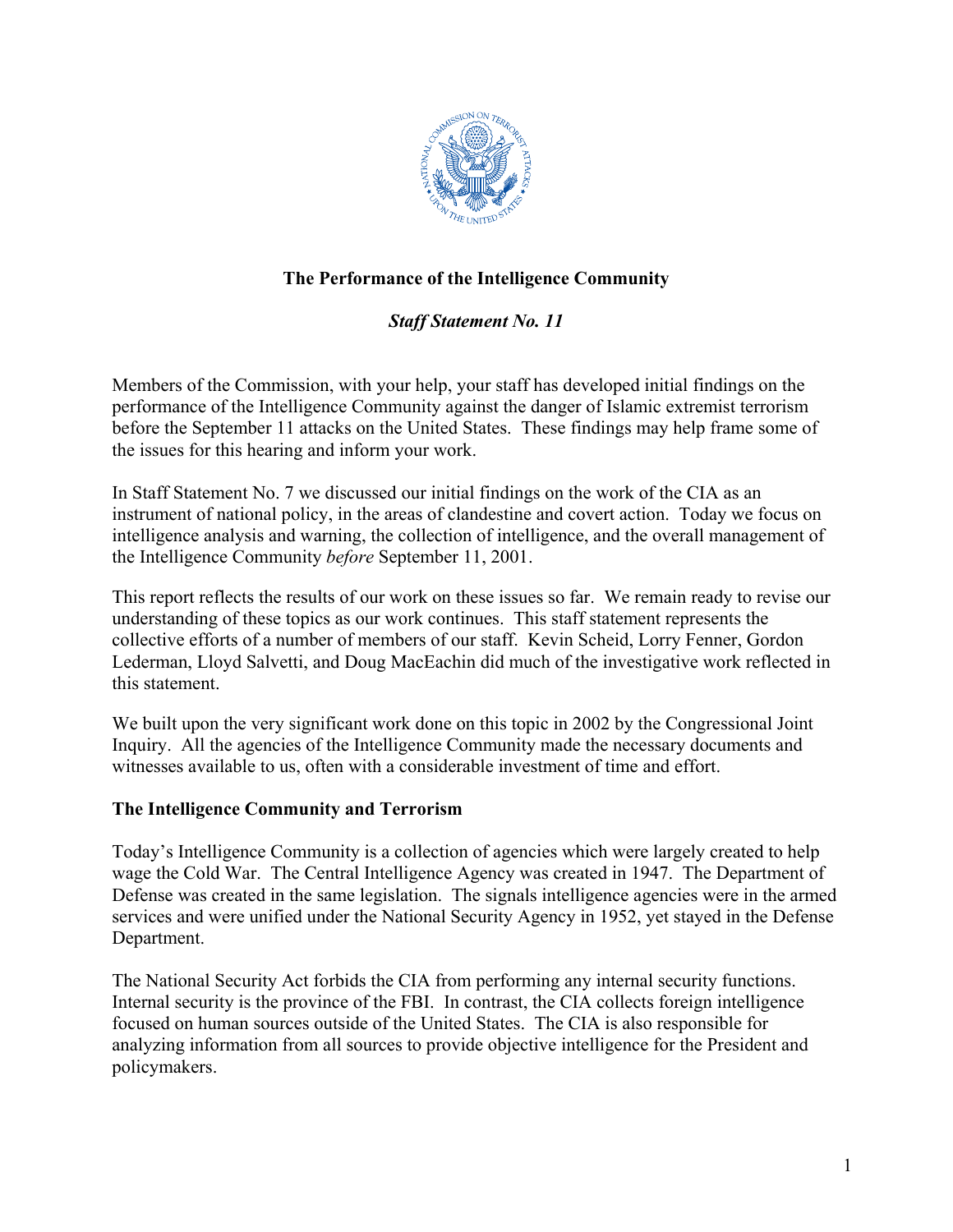The Defense Department (DOD) conducts the vast majority of technical intelligence collection. The National Security Agency, located in that Department, intercepts communications. The recently renamed National Geospatial-Intelligence Agency, also located in DOD, analyzes photographs and other imagery and prepares needed maps. These agencies are supported by the National Reconnaissance Office, which acquires, launches, and manages systems that orbit the earth, and is another DOD agency.

Each of the executive departments involved in national security has its own intelligence agency or bureau. These include the Defense Intelligence Agency, the intelligence branches of the military services, the intelligence divisions of the FBI, and the Bureau of Intelligence and Research within the Department of State.

The United States spends more on intelligence than most nations spend on national security as a whole. Most of this money is spent on intelligence collection, much of it on very expensive hardware, such as systems based in space. Most of the Intelligence Community's budget is spent in the Department of Defense, in part because the collection systems are mainly managed by agencies set up in that Department and in part because of the substantial intelligence organizations created to support the armed forces and the operations of the unified military commands around the world.

The Director of Central Intelligence has two sets of responsibilities. First, he leads a particular agency, the CIA. The CIA has special responsibilities for clandestine intelligence collection and covert action, and for independent analysis of foreign developments. Second, as the DCI he has the responsibility to coordinate the efforts of the entire Intelligence Community, this loose collection of federal agencies and parts of agencies, so that it purposefully and efficiently supports broad national priorities set by the President, the National Security Council, and the Congress. The DCI controls the CIA, but other cabinet secretaries and the FBI Director direct their parts of the Intelligence Community.

One of the Intelligence Community's priorities in the 1970s and 1980s was the danger posed by international terrorism. In that era terrorism was seen as tied to regional conflicts, mainly in the Middle East, and many of the terrorist groups were sponsored by governments. In 1985 President Reagan created a presidential task force to review U.S. efforts to combat terrorism. The task force was chaired by Vice President Bush. One of its recommendations was to establish an "all source intelligence fusion center for international terrorism."

The CIA then created a Counterterrorist Center, or CTC. In 1989, DCI Webster expanded the scope of the CTC beyond CIA to make it a "DCI Center" with responsibilities for overseeing the intelligence effort across all the intelligence agencies. Employees were detailed to the CTC from across the Intelligence Community. DCI Webster created additional mission-oriented Intelligence Community centers such as the Counternarcotics and Counterintelligence Centers. DCI Gates added a Non-Proliferation Center, and other DCIs have devised more Centers to try to cope with transnational challenges.

The CTC was organized to combat mainly regional terrorist organizations and the states that supported them. Therefore its focus tended to be traditional, on collection of intelligence in and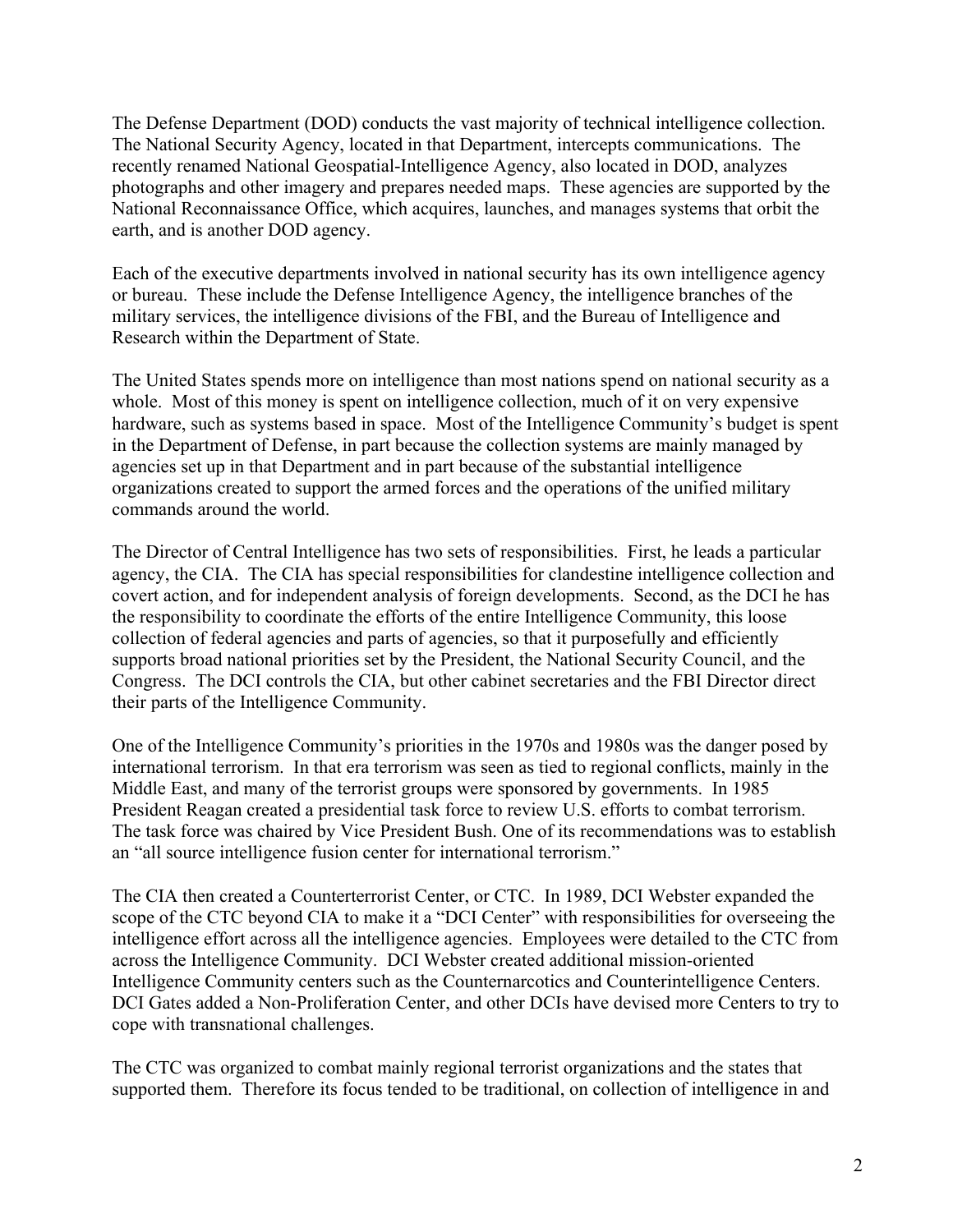against particular states. That intelligence would then inform the foreign policy choices about engagement or coercion to influence the behavior of countries like Libya, Lebanon, Syria, Iran, and Iraq. As the CIA and the rest of the Community struggled to reorient its priorities during the early 1990s, the CTC began to observe a disturbing new trend of shadowy new groups as illustrated by those involved with Ramzi Yousef in the 1993 attack on the World Trade Center.

#### **Analysis of a New Danger**

Information comes to intelligence agencies from many sources. These sources include the reports from other U.S. government agencies such as the State Department, from counterparts in foreign security agencies, from human agents, from signals intelligence such as communications, from imagery, and from open sources like foreign newspapers. The CIA was originally created, in large part, to sort through all such sources and offer unbiased assessments to the nation's leaders. In other words, although the CIA became and remains a principal collector and operator in its own right, its first duty was to provide integrated analysis.

Analysis is more than a news report. Tactical analysis studies a particular case involving an individual or group as a guide to specific operations. Strategic analysis looks beyond the particular in order to see patterns, notice gaps, or assemble a larger picture on a wider timeframe to guide the development of national policy.

Budget cuts in the national foreign intelligence program from fiscal years 1990 to 1996, and essentially flat budgets from fiscal years 1996 to 2000 (except for the so-called "Gingrich Supplemental" of FY 1999) caused significant staffing reductions that constrained the numbers and training of analysts. Analysis was already a relatively minor part of intelligence budgets devoted mainly to collection and operations.

Meanwhile, during the 1990s, the rise of round the clock news shows and the Internet reinforced pressure on the diminishing number of intelligence analysts to pass along fresh reports to policymakers at an ever faster pace, trying to add context or supplement what their policy consumers were receiving from the media. Many officials told us that the demands of providing "current intelligence" and briefings to more and more consumers, both in the executive branch and in Congress, drained scarce resources away from systematic, reflective strategic analysis.

In the late 1990s, weaknesses in all-source and strategic analysis were spotlighted by independent panels critiquing the Intelligence Community's failure to foresee the India-Pakistan nuclear weapons tests in 1998, and its limited ability to assess the ballistic missile threat to the United States in 1999. The first panel was led by Admiral David Jeremiah; the second by Donald Rumsfeld. Both panels called attention to the dispersal of effort on too many priorities, declining attention to the craft of strategic analysis, budget constraints, sophisticated denial and deception efforts by adversaries, and security rules that prevented adequate sharing of information. We found similar shortcomings with the quality of finished intelligence on transnational terrorism prior to 9/11.

While we now know that al Qaeda was formed in 1988, at the end of the Soviet occupation of Afghanistan, the Intelligence Community did not describe this organization, at least in documents we have seen, until 1999. As late as 1997, the CTC characterized Usama Bin Ladin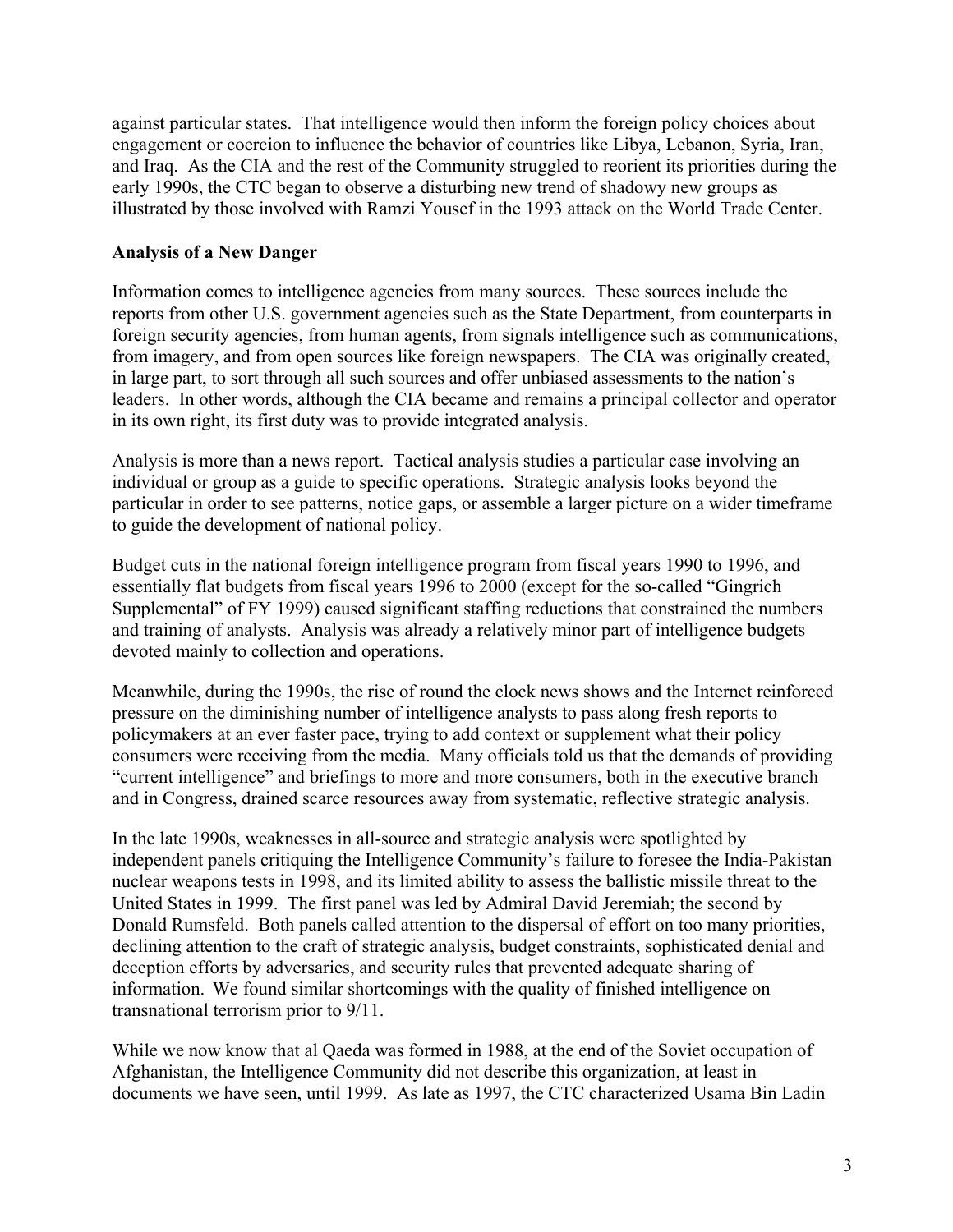as a financier of terrorism. This was at a time when the Intelligence Community had recently received a major input of new information revealing that Bin Ladin headed his own terrorist organization, with its own targeting agenda and operational commanders. This new information also revealed the previously unknown involvement of Bin Ladin's organization in the 1992 attack on the Yemen hotel quartering U.S. military personnel and the 1993 shootdown of U.S. Army Blackhawk helicopters in Somalia; and quite possibly in the 1995 Riyadh bombing of the American training mission to the Saudi Arabian National Guard. Nor had analysts worked through answers to questions about links between Bin Ladin and his associates with the bombing of the World Trade Center in 1993 and the Manila airlines plot of 1994.

The most impressive piece of analysis on the emerging transnational terrorist threat was the 1995 National Intelligence Estimate entitled: *The Foreign Terrorist Threat in the United States*. It judged at the time that: "[T]he most likely threat of an attack in the United States would be from transient groupings of individuals similar to those drawn together by Ramzi Yousef. Such groupings lack strong organization but rather are loose affiliations."

The NIE warned of terrorist attacks in the United States over the following two years. It was updated in 1997. As we mentioned in Staff Statement No. 5, by early 1997 the United States had received dramatic new information about the organization of al Qaeda and its efforts to mount catastrophic attacks against the United States. The 1997 update failed to reflect this new information. No comprehensive national estimates were subsequently produced on terrorism prior to the attacks of 9/11.

Thousands of particular reports were circulated. A number of very good analytical papers were distributed on specific topics such as Bin Ladin's political philosophy, his command of a global network, analysis of information from terrorists captured in Jordan in December 1999, al Qaeda's operational style, and on the evolving goals of the international extremist movement. Hundreds of articles for morning briefings were prepared for the highest officials in the government with titles such as "Bin Ladin Threatening to Attack US Aircraft [with anti-aircraft missiles]" (June 1998), "UBL Plans for Reprisals Against U.S. Targets, Possibly in U.S.," (September 1998), "Strains Surface Between Taliban and Bin Ladin" (January 1999), "Terrorist Threat to US Interests in Caucasus" (June 1999), "Bin Ladin to Exploit Looser Security During Holidays" (December 1999), "Bin Ladin Evading Sanctions" (March 2000), "Bin Ladin's Interest in Biological and Radiological Weapons" (February 2001), "Taliban Holding Firm on Bin Ladin for Now" (March 2001), "Terrorist Groups Said Cooperating on US Hostage Plot" (May 2001), and "Bin Ladin Determined to Strike in US" (August 2001).

Despite such reports, and a 1999 paper on Bin Ladin's command structure for al Qaeda, there were no complete authoritative portraits of his strategy and the extent of his organization's involvement in past terrorist attacks. Nor had the community provided an authoritative depiction of his organization's relationships with other governments, or the scale of the threat his organization posed to the United States.

A few analysts within the CTC were dedicated to working on Bin Ladin. One of them had developed a lengthy comprehensive paper on his organization by 1998. Her supervisor did not consider the paper publishable and broke the topic down into four papers assigned to four other available analysts. As an indicator of the scarcity of analysts and the press of current intelligence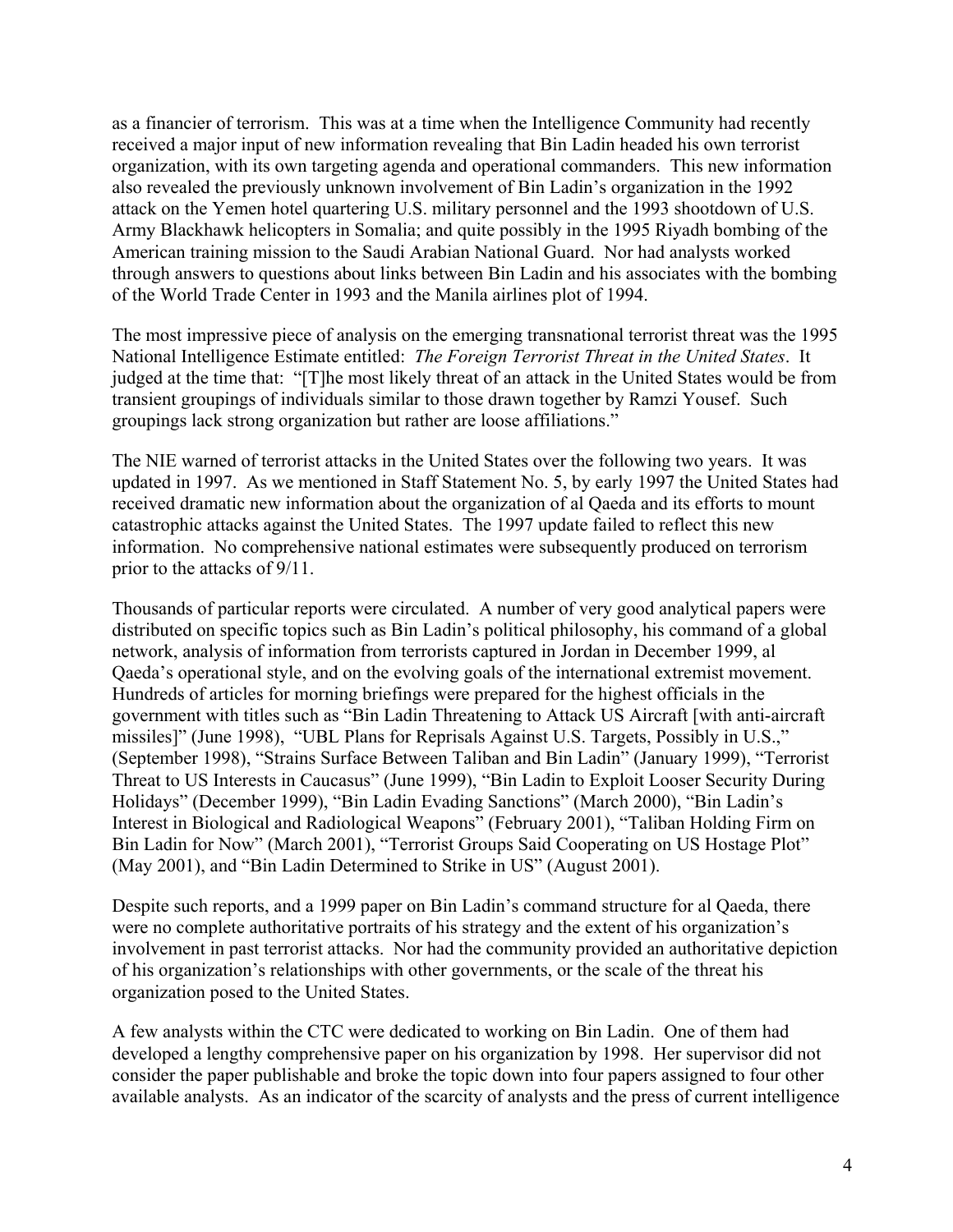reporting work, it took more than two years for two of these papers to be published at all. The other two were not finished until after 9/11.

Some officials, including Deputy DCI John McLaughlin, are skeptical about the importance of comprehensive estimates. McLaughlin has been in charge of the estimate process. He told us such estimates are time-consuming to prepare. Judgments are watered down in negotiations. Conclusions may duplicate those already circulated in more specific papers. He and others said that key policymakers understood the threat.

Other officials, however, stress the importance of such estimates as a process that surfaces and clarifies disagreements. Through coordination and vetting views, the Community comes to a collective understanding of the nature of the threat it faces—what is known, unknown, and a discussion of how to close these gaps.

Most important, our interviews of senior policymakers in both administrations revealed a fundamental uncertainty about how to regard the threat posed by Bin Ladin and al Qaeda. After 9/11, the catastrophic character of the threat seems obvious. It is hard now to recapture the old conventional wisdom before 9/11. For example, a *New York Times* investigation in April 1999 sought to debunk claims that Bin Ladin was a terrorist leader, with the headline: "U.S. Hard Put to Find Proof Bin Ladin Directed Attacks." The head of analysis at the CTC until 1999 regarded the Bin Ladin danger as still in the realm of past experience, discounting the alarms about a catastrophic threat as relating only to the danger of chemical, biological, or nuclear attack which he downplayed, referring in 2001—before 9/11— to "overheated rhetoric" on the subject.

In other words, before the attack we found uncertainty among senior officials about whether this was just a new and especially venomous version of the ordinary terrorist threat America had lived with for decades, or was radically new, posing a threat beyond any yet experienced. Some pointed out to us that, before 9/11, al Qaeda was considered responsible for the deaths of less than fifty Americans, all of them overseas. Former officials, including an NSC staffer working for Richard Clarke, told us the threat was seen as one that could cause hundreds of casualties, not thousands. Such differences affect calculations about whether or how to go to war. Even officials who acknowledge a vital threat intellectually may not be ready to act upon such beliefs at great cost or at high risk.

Therefore, the government experts who believed there was such a danger needed a process that could win and acknowledge broad support for their views or at least spotlight the areas of dispute. Such a process could also prompt action across the government. The national estimate process has often played this role, and is sometimes controversial for this very reason. It played no role in judging the threat posed by al Qaeda.

In the CTC, priority was given to tactical analysis to support operations. Although the CTC formally reports to the DCI, the Center is effectively embedded in the CIA's Directorate of Operations. The Center had difficulty attracting talented analysts from their traditional billets in the Agency's Directorate of Intelligence. The CTC also was especially vulnerable to the pressures that placed reporting ahead of research and analysis. Strategic analysis was a luxury the strained cadres of analysts in the Center could rarely indulge.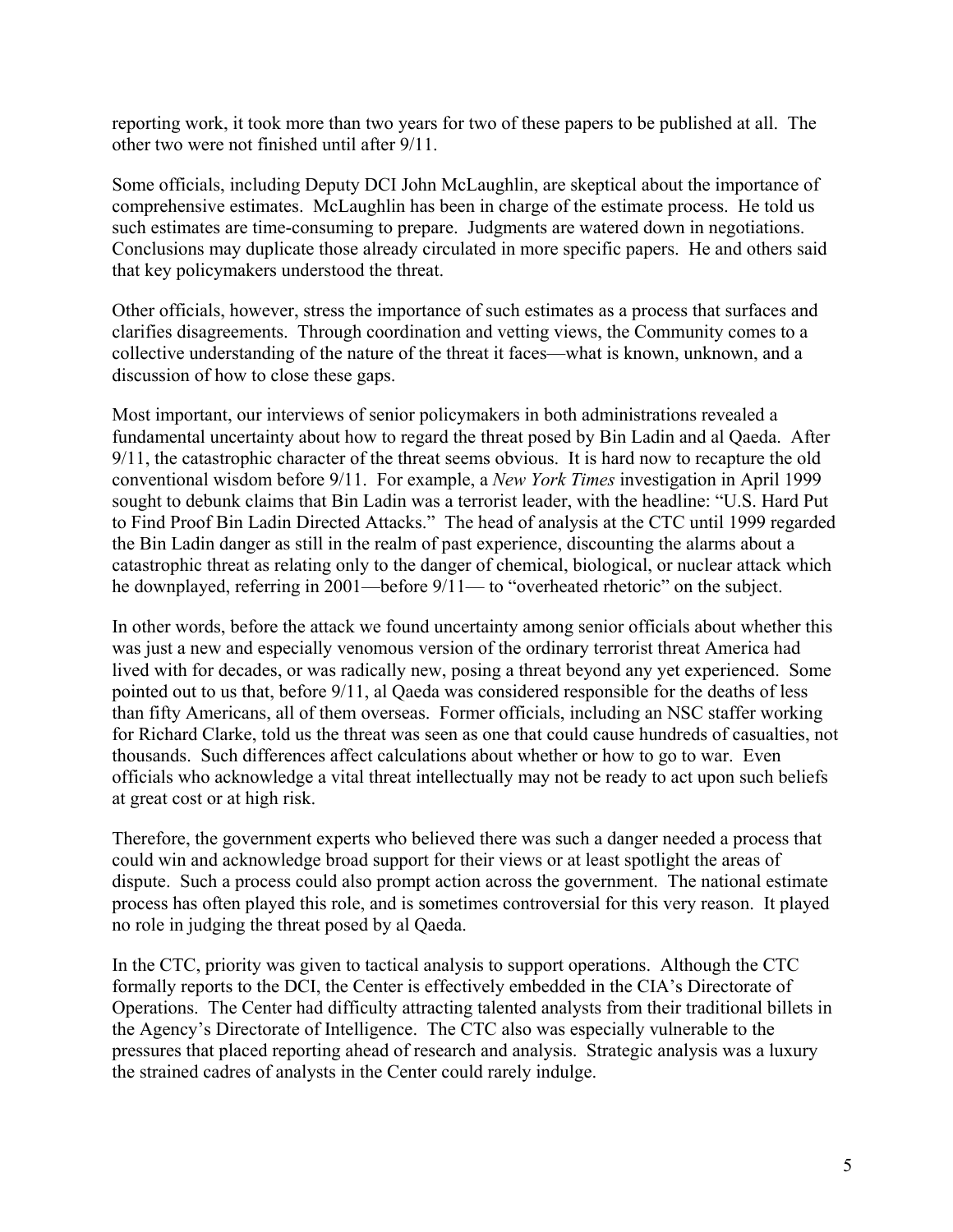In late 2000 DCI Tenet recognized the deficiency of strategic analysis against al Qaeda. He appointed a senior manager to tackle the problem within the CTC. In March 2001 this manager briefed DCI Tenet on "creating a strategic assessment capability." The CTC established a new strategic assessments branch during July 2001. The decision to add about ten analysts to this effort was seen as a major bureaucratic victory. The CTC labored to find analysts to serve in this office. The new chief of this branch reported for duty on September 10, 2001.

#### **Warning and the Case of Aircraft as Weapons**

Since the Pearl Harbor attack of 1941, the Intelligence Community has devoted generations of effort to understanding the problem of warning against surprise attack. Rigorous analytic methods were developed, focused in particular on the Soviet Union. Several leading practitioners within the Intelligence Community discussed them with us. They have been articulated in many ways, but almost all seem to have at least four elements in common: (1) think about how surprise attacks might be launched; (2) identify telltale indicators connected to the most dangerous possibilities; (3) where feasible, collect intelligence against these indicators; and (4) adopt defenses to deflect the most dangerous possibilities or at least get more warning.

Concern about warning issues arising after the end of the Gulf War led to a major study conducted for DCI Robert Gates in 1992 which recommended several measures, including a stronger National Intelligence Officer for Warning. We were told that these measures languished under Gates's successors. The National Intelligence Officer for Warning yielded responsibility to the CTC in handling warnings related to a terrorist attack. Those responsibilities were passed to an Intelligence Community Counterterrorism Board that would issue periodic threat advisories.

With the important exception of analysis of al Qaeda efforts in chemical, biological, radiological, and nuclear weapons, we did not find evidence that this process regularly applied the methods to avoid surprise attack that had been so laboriously developed over the years. There was, for example, no evident Intelligence Community analysis of the danger of boat bombs before the attack on the *U.S.S. Cole* in October 2000, although expertise about such means of attack existed within the Community, especially at the Office of Naval Intelligence.

Amid the thousands of threat reports, some mentioned aircraft in the years before 9/11. The most prominent hijacking threat report came from a foreign government source in late 1998 and discussed a plan for hijacking a plane in order to gain hostages and bargain for the release of prisoners such as the "Blind Sheikh." As we mentioned yesterday in Staff Statement No. 10, this 1998 report was the source of the allusion to hijacking in the President's Daily Brief article provided to President Bush in August 2001.

Other threat reports mentioned the possibility of using an aircraft laden with explosives. Of these the most prominent asserted a possible plot to fly an explosives-laden aircraft into a U.S. city. This report was circulated in September 1998 and originated from a source who walked into an American consulate in East Asia. Neither the source's reliability nor the information could be corroborated. In addition, an Algerian group hijacked an airliner in 1994 in order to fly it into the Eiffel Tower, but they could not fly the plane. There was also in 1994 the private airplane crashing into the White House south lawn. In early 1995, Abdul Hakim Murad—Ramzi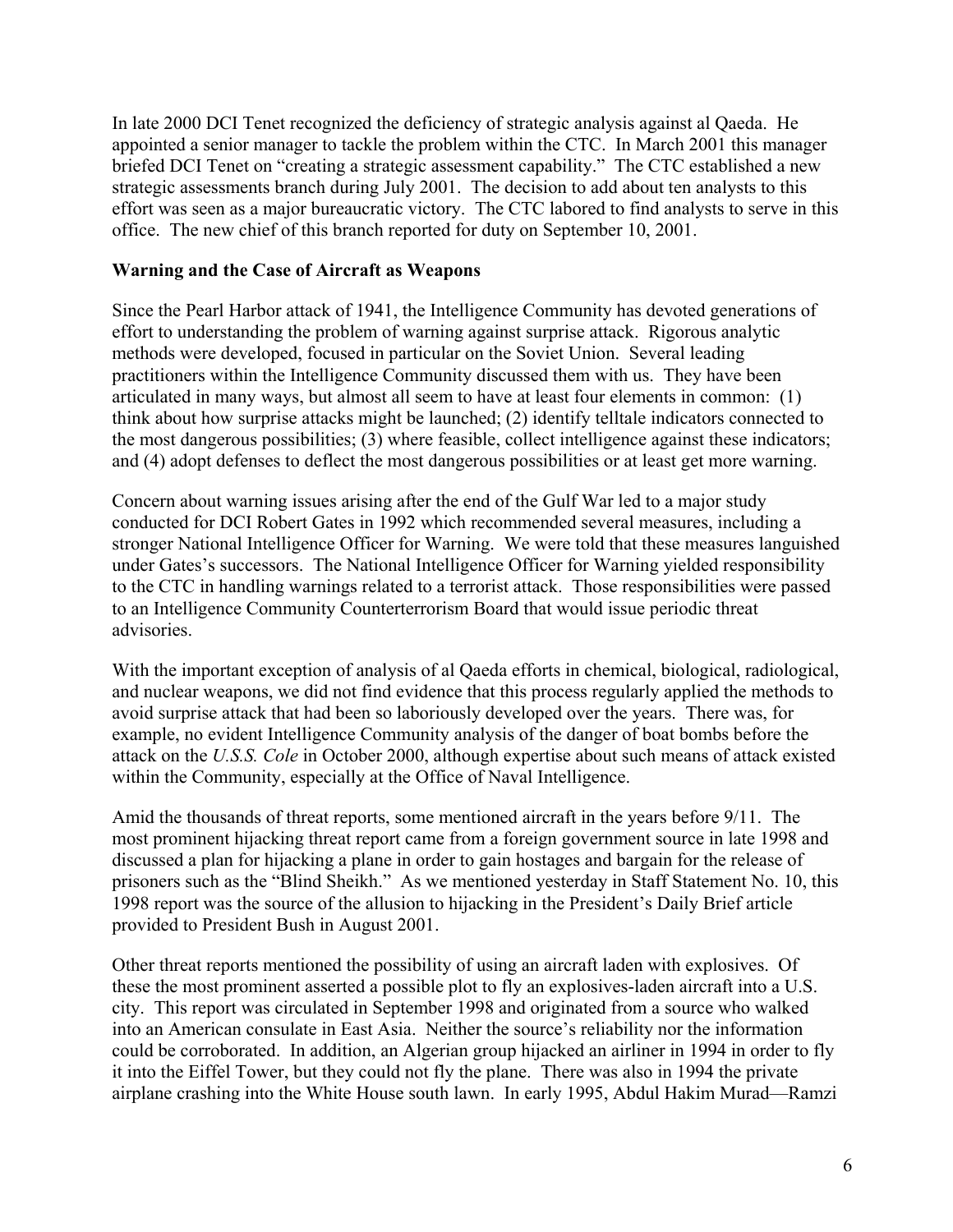Yousef's accomplice in the Manila airlines bombing plot—told Philippine authorities that he and Yousef had discussed flying a plane into CIA headquarters. A 1996 report asserted that Iranians were plotting to hijack a Japanese plane and crash it in Tel Aviv.

These past episodes suggest possibilities. Alone, they are not warnings. But, returning to the four elements mentioned above:

- The CTC did not analyze how a hijacked aircraft or other explosives-laden aircraft might be used as a weapon. If it had done so, it could have identified that a critical obstacle would be to find a suicide terrorist able to fly large jet aircraft. This had never happened before 9/11.
- -- The CTC did not develop a set of tell-tale indicators for this means of attack. For example, one such indicator might be the discovery of terrorists seeking or taking flight training to fly large jet aircraft, or seeking to buy advanced flight simulators.
- -- The CTC did not propose, and the Intelligence Community collection management process did not set, collection requirements against such telltale indicators. Therefore the warning system was not looking for information such as the July 2001 FBI report of terrorist interest in various kinds of aircraft training in Arizona, or the August 2001 arrest of Zacarias Moussaoui because of his suspicious behavior in a Minnesota flight school. In late August, the Moussaoui arrest was briefed to the DCI and other top CIA officials under the heading, "Islamic Extremist Learns to Fly." The news had no evident effect on warning.
- -- Neither the Intelligence Community nor the NSC policy process analyzed systemic defenses of aircraft or against suicide aircraft. The many threat reports mentioning aircraft were passed to the FAA. We discussed the problems at that agency in Staff Statements 3 and 4. Richard Clarke told us that he was concerned about this threat in the context of protecting the Atlanta Olympics of 1996, the White House complex, and the 2001 G-8 summit in Genoa. But he attributed his awareness to novels more than any warnings from the Intelligence Community. He did not pursue the systemic issues of defending aircraft from suicide hijackers or bolstering wider air defenses.

#### **Intelligence Collection**

The CTC and the larger Intelligence Community tried to understand the emerging terrorist threat with their traditional collection methods of human source collection, or the use of informants; information provided by foreign intelligence services; signals collection, or the intercept of communications; and, open sources, or the systematic collection of print, broadcast, and, in the late 1990s, Internet information. Imagery intelligence was extremely valuable for targeting cruise missiles, interpreting Predator videos, and identifying training camps in Afghanistan. This form of intelligence collection worked well. But its sustained effectiveness depended on cues provided by other sources of intelligence.

Human source intelligence is conducted by both the CIA and the Defense Intelligence Agency (DIA). Gaining access to organizations or individuals who have access to terrorist groups has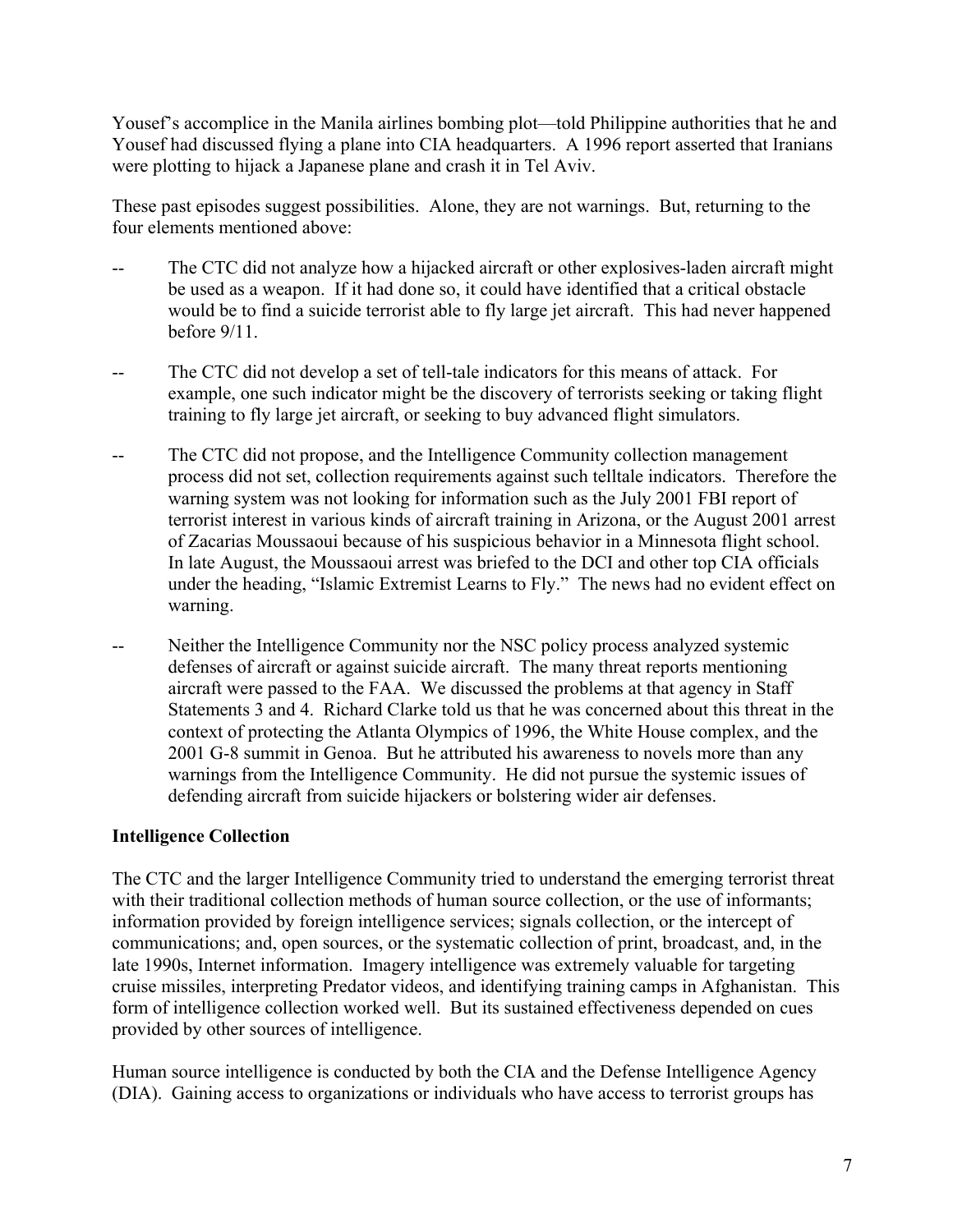proven extremely difficult for both the CIA and the DIA. This has led to a heavy reliance on "walk-ins" and foreign intelligence services.

Often, CIA's best sources of information on terrorist organizations have been volunteers or "walk-ins," who approach U.S. personnel at embassies and other places for a variety of reasons. But, evaluating these volunteers and walk-ins is a time consuming and sometimes risky proposition. The ratio of valuable information providers to charlatans, fabricators, or double agents is about 1 to 10. That is, for every ten walk-ins only one produces information of value to the Intelligence Community and U.S. policymakers. Yet some of the best sources on al Qaeda during the 1990s were walk-ins. One of these individuals, Jamal al Fadl, began providing information in 1996 and has testified in open court.

Foreign security services also play a critical role in understanding the terrorist threat. The United States government relied, and relies, heavily on this assistance. A major function of the Intelligence Community is the development and maintenance of these information sharing relationships, which may include expenditures to help the foreign agency improve its own capabilities. Before 9/11 the U.S. government developed especially helpful relationships with several governments in the Middle East and Southeast Asia. Where these relationships work, the local services have an enormous advantage in collecting intelligence. Of course, the quality of these relationships varied.

The German government provided the U.S. government information on an individual named "Marwan" who was acquainted with the target of a German investigation. This common first name and a phone number in the United Arab Emirates were provided as a possible lead in 1999. The CTC pursued this lead for a short time but, with the scant information provided, the CTC found nothing to provoke a special effort on this lead. The CIA did not ask any other agency in the intelligence community for assistance. We now know that "Marwan" was Marwan al Shehhi, who later piloted United Airlines flight 175 into the South Tower of the World Trade Center. He used the UAE telephone number in the period before the 9/11 attacks. We are continuing to investigate this episode.

We also corroborated that some countries did not support U.S. efforts to collect intelligence information on terrorist cells in their countries, or did not share the American assessments of the threat. According to a former Chief of the CTC, before 9/11 many liaison services were "highly skeptical," and "frankly thought we were crazy." They saw UBL as more an "oddball" than a real terrorist threat. This was especially true for some of the European services.

Most importantly, from our interviews it is clear that the Community has no comprehensive and integrated foreign liaison strategy. Each agency pursues foreign partnerships unilaterally, and has done so for many years with minimal interagency coordination.

Signals intelligence has been another source of terrorist-related information. The United States spends a great deal on signals intelligence capabilities. Signals intelligence provides global reach through land, air, sea and space-based systems. But U.S. capabilities have been challenged by the use of modern systems and the operational security practiced by the current generation of terrorists. Moreover, serious legal and policy challenges arise for foreign intelligence agencies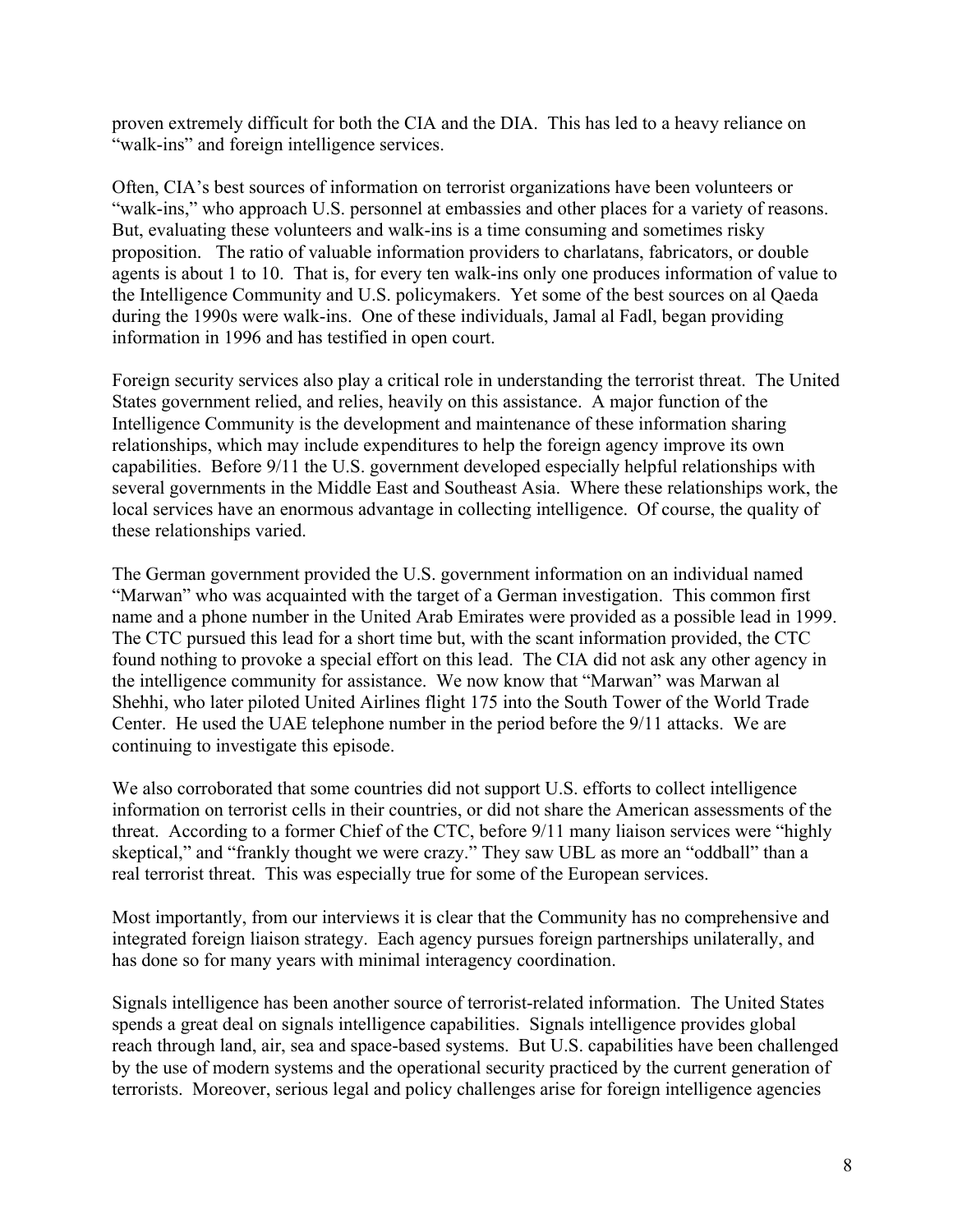when dealing with communications between the U.S. and foreign countries. The NSA is also prohibited from collecting intelligence on people residing in the United States, whether they are U.S. citizens or not, without a warrant under the Foreign Intelligence Surveillance Act.

Signals intelligence is a source of measuring "chatter," which is an indicator of terrorist activity. Interpreting chatter is difficult. For example, the press reported that the Congressional Joint Inquiry was told about intercepted communications collected on September 10, 2001, saying "tomorrow is zero hour," and about the imminent beginning of "the match." Additional information later came to light within the Intelligence Community, however, that suggested this information was connected with the opening of the Taliban and al Qaeda military offensive in Afghanistan against the Northern Alliance, following on the September 9 al Qaeda assassination of the Northern Alliance's leader rather than the 9/11 attacks.

Finally, open sources—the systematic collection of foreign media—has always been a bedrock source of information for intelligence. Open sources remain important, including among terrorist groups that use the media and the Internet to communicate leadership guidance. This mission was performed by the Foreign Broadcast Information Service. During the early 1990s that service had been "shredded," as one official put it to us, by budget cuts. But, by 2001, the FBIS had built a significant translation effort for terrorism-related media. The FBIS believes its charter bars open source collection of foreign language media within the United States.

The management of the Intelligence Community's collection efforts is critical. Beginning in 1999, both Assistant DCI for Collection Charles Allen and CTC Director Cofer Black devoted significant attention to improving the collection of intelligence against the al Qaeda sanctuary in Afghanistan. In Staff Statement No. 7 we mentioned "The Plan" developed to energize the recruitment of human agents. These efforts complemented ingenious efforts already underway to improve the collection of signals intelligence. In these SIGINT efforts the CIA relied heavily on its own efforts, sometimes working well with NSA and sometimes quarreling. But they ultimately failed to achieve an adequate combined effort.

There were some commendable initiatives. Backed by the White House, Assistant DCI Allen worked with military officers in the Joint Staff during the spring and summer of 2000 to come up with innovative collection ideas. One of these was the Predator drone that first flew over Afghanistan in September 2000.

Strategic collection management depends upon strategic analysis to define the baseline of what is known, and what is not known, and to guide the setting of clear, agreed requirements. This process did not occur. Assistant DCI Allen concentrated on day-to-day collection challenges with enormous energy and dedication. However, there was no comprehensive collection strategy to pull together human sources, imagery, signals intelligence, and open sources. Even "The Plan" was essentially a CIA plan, not one for the Intelligence Community as a whole.

Collection was focused in a way that led analysts to look for the next attack to occur overseas. That was where the CIA and the NSA collected. The FBI, on the other hand, acquired little information on U.S. based individuals and groups. What was acquired was often not shared with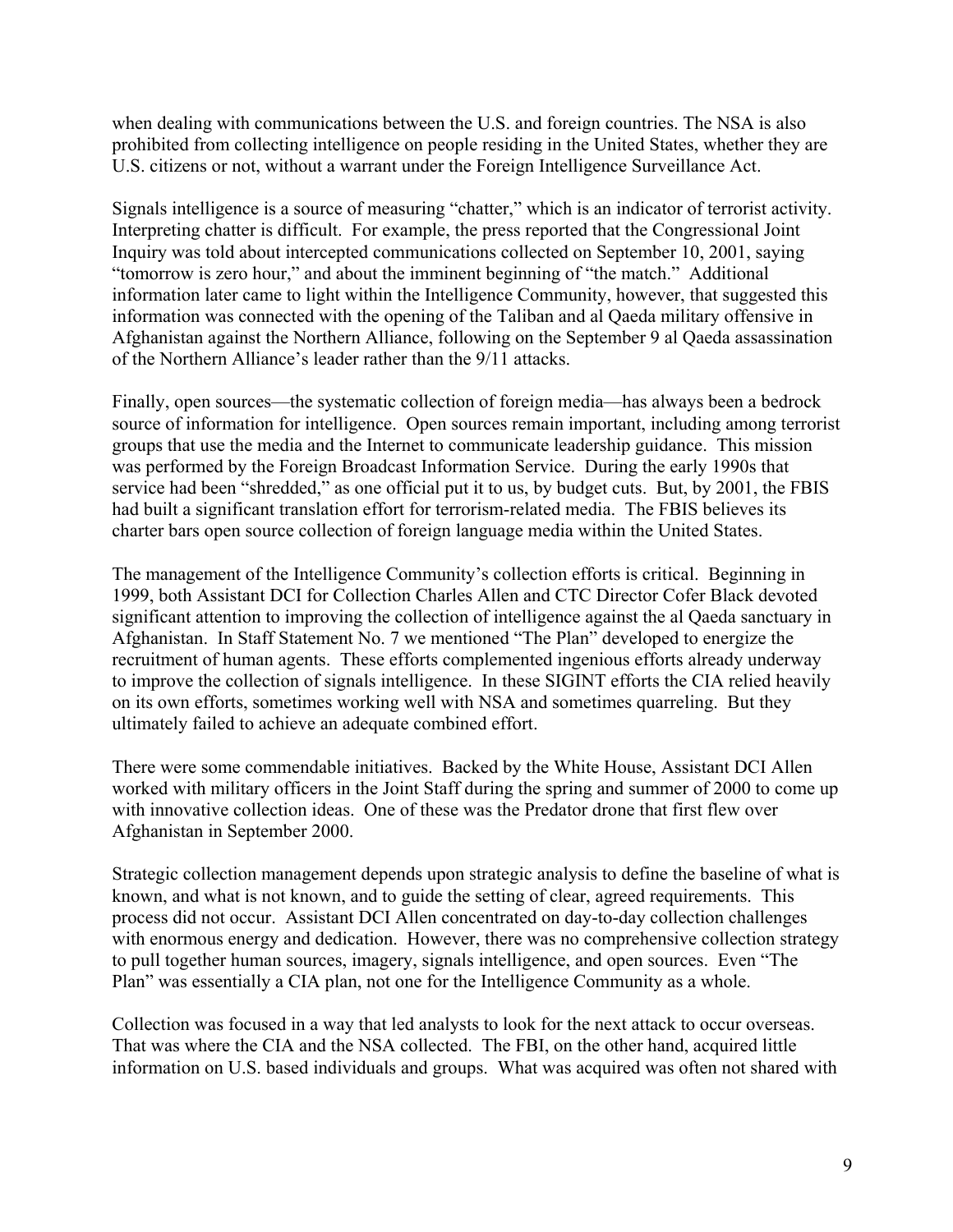other members of the Community, in part because of the reasons discussed in Staff Statement No. 9.

Human intelligence relied heavily on the proxies we discussed in Staff Statement No. 7, on foreign liaison, and on walk-ins. The CIA did not send its own officers into Afghanistan to unilaterally collect intelligence themselves. The CIA's capabilities for such direct action overseas were very limited. The military's special operations capabilities to perform such tasks were more formidable, but were not utilized to collect intelligence in Afghanistan.

Signals intelligence collection against terrorism, while significant, did not have sufficient funding within the NSA. The NSA's slow transformation meant it could not keep pace with advances in telecommunications.

One final point on collection. We have devoted most of our attention to organizations in Washington. Tackling terrorist cells, however, takes place in the field. A few examples illustrate the challenges and dangers of working the terrorist target:

- -- In 2000 and again in 2001 CIA officers clandestinely flew into Afghanistan's Panjshir Valley on old Soviet helicopters to forge intelligence partnerships with Northern Alliance leaders.
- Also in 2000 and 2001, officers from the FBI and the CIA met repeatedly in a dangerous location overseas with an al Qaeda foot soldier who traveled in and out of the Afghan training camps carrying critical information on al Qaeda personnel, training, and capabilities. The CIA and FBI officers never knew whether the source might lure them into an ambush; they had to come armed, expecting the worst.

Unfortunately, the problems of coordination and sharing we found in Washington are sometimes replicated overseas as well.

### **DCI Tenet's "War"**

On December 4, 1998 DCI Tenet issued a directive to several CIA officials and the DDCI for Community Management stating: "We are at war. I want no resources or people spared in this effort, either inside CIA or the Community." Unfortunately, we found the memorandum had little overall effect on mobilizing the CIA or the Intelligence Community.

The memo was addressed only to CIA officials and the Deputy DCI for Community Management, Joan Dempsey. She faxed the memo to the heads of the major agencies. Almost all our interviewees had never seen the memo or only learned of it after 9/11. The NSA Director at the time, Lieutenant General Kenneth Minihan, told us he believed the memo applied only to CIA and not NSA since no one had informed him of any NSA shortcomings. On the other hand, CIA officials thought the memorandum was intended for the rest of the Community given the fact that they were already doing all they could and they thought that the Community needed to pull its weight.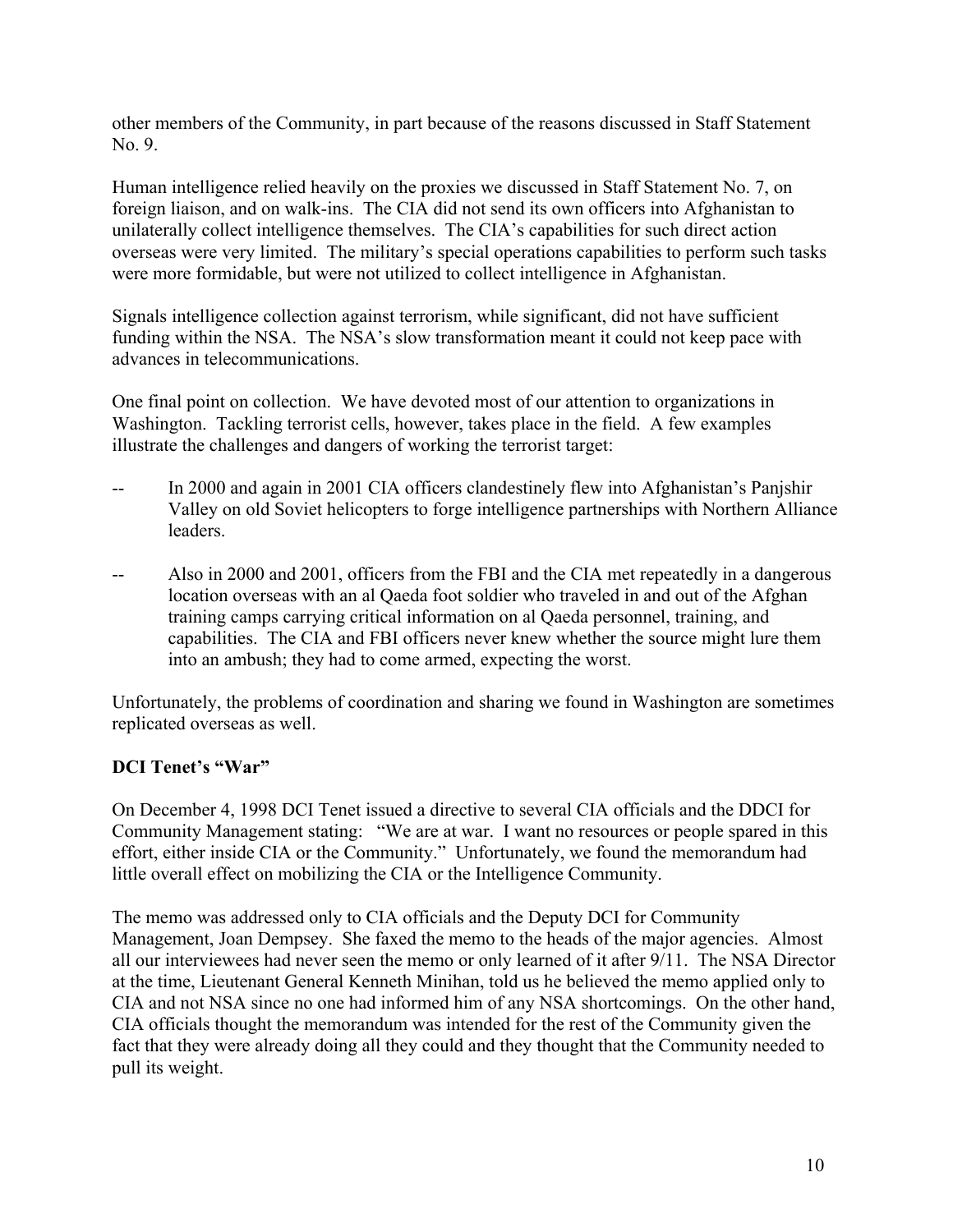The episode indicates some of the limitations of the DCI's authority over the direction and priorities of the Intelligence Community. Congress attempted to strengthen his authority in 1996 by creating the positions of Deputy DCI for Community Management and Assistant DCI's for Collection, Analysis and Production, and Administration. Perhaps their authority is not great enough. Perhaps it is not used enough. The vision of central coordination has not been realized.

The DCI did not develop a management strategy for a war against terrorism before 9/11. Such a management strategy would define the capabilities the Intelligence Community must acquire for such a war—from language training to collection systems to analysts. Such a management strategy would necessarily extend beyond the CTC to the components that feed its expertise and support its operations, linked transparently to counterterrorism objectives. It would then detail the proposed expenditures and organizational changes required to acquire and implement these capabilities.

DCI Tenet and the CIA's Deputy Director for Operations told us they did have a management strategy for war on terrorism. It was called: Rebuilding the CIA. They said the CIA as a whole had been badly damaged by prior budget constraints and that capability needed to be restored across the board. Indeed, the CTC had survived the budget cuts with less damage than many other components within the Agency. By restoring funding across the CIA, a rising tide would lift all boats. They also stressed the synergy between improvements of every part of the Agency and the capabilities that the CTC or stations overseas could draw upon in the war on terror.

As some officials pointed out to us, the tradeoff of this management approach is that by attempting to rebuild everything, the highest priority efforts might get only an average share, not maximum support. Further, this approach tended to take relatively strong outside support for combating terrorism and tried to channel this support into backing for across the board funding increases. Proponents of the counterterrorism agenda might be less inclined to loosen the purse strings than they would have been if offered a convincing counterterrorism budget strategy. The DCI's management strategy was also primarily focused on the CIA.

DCI Tenet and his predecessors had not developed the management and administrative tools to run the Intelligence Community that most federal departments use to monitor and rationalize their resources against priorities. The Intelligence Community did not have a financial accounting system, a chief financial officer, or a comptroller. The CIA had these tools for its own operations; the Intelligence Community did not. Instead, to manage the Community as a whole, the DCI relied on a variety of financial systems maintained by different agencies and without standardized definitions for expenditures.

Lacking a management strategy for the war on terrorism or ways to see how funds were being spent across the Community, it was difficult for DCI Tenet and his aides to develop an overall Intelligence Community budget for a war on terrorism.

The Administration and the Congress relied on supplemental appropriations to increase counterterrorism funding. While supplementals were a useful one-time plus-up, the DCI was not able to build long-term capabilities.